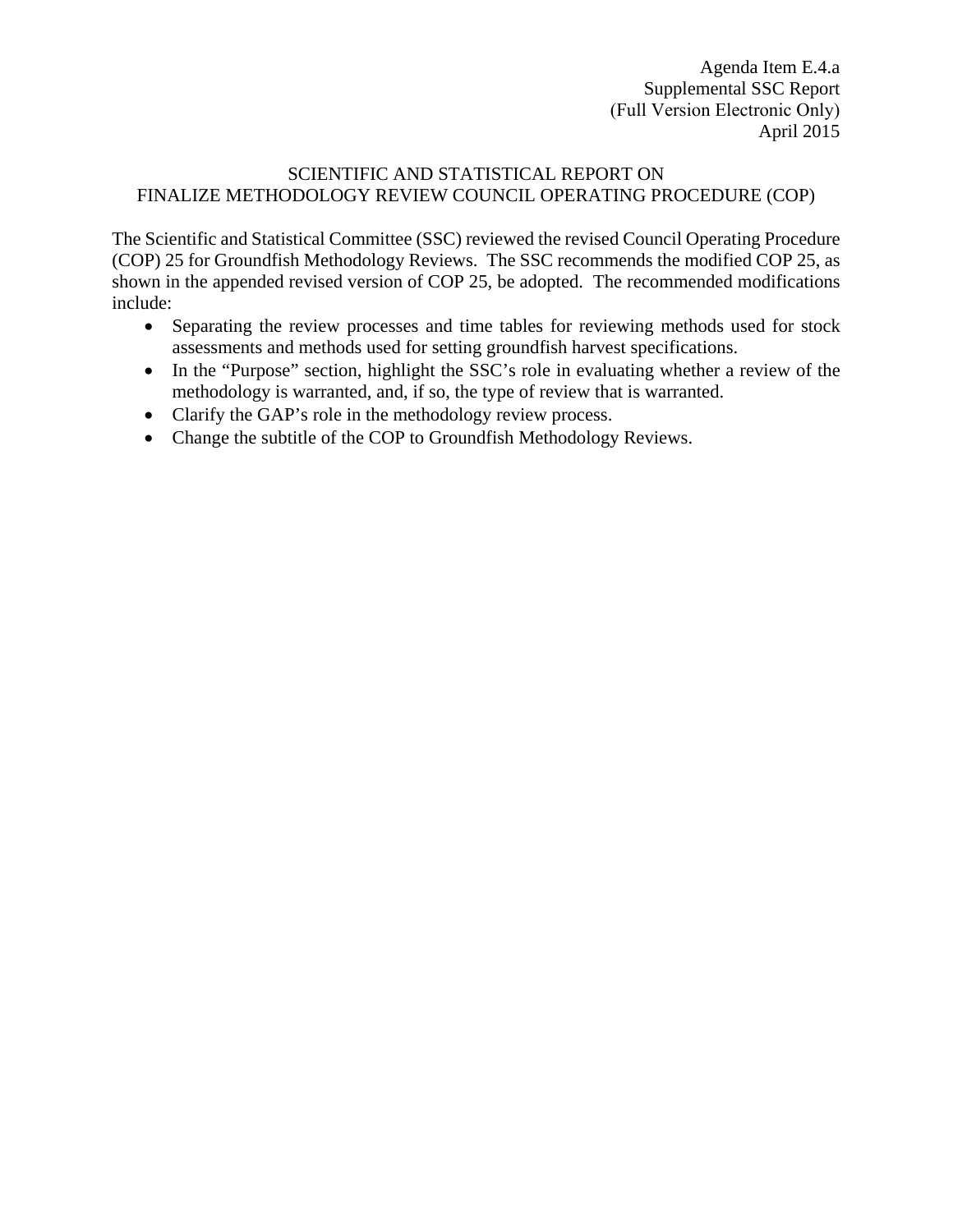# 25

## **COUNCIL OPERATING PROCEDURE Groundfish Methodology Reviews**

Approved by Council:

#### PURPOSE

To establish procedures for the review and Council approval of groundfish impact analyses and new methodologies that inform stock assessments, utilizing the Scientific and Statistical Committee (SSC), the Groundfish Management Team (GMT), and the Groundfish Advisory Subpanel (GAP). The SSC will review new methodologies proposed in the Council process and inform the Council of the type of review necessary to evaluate proposed new methodologies, whether the methodology review should include involvement of external reviewers such as the Center for Independent Experts (CIE) or whether the review will only be conducted by the SSC. The SSC will also recommend whether the methodology review would benefit from GMT and GAP participation and advice. Two types of methodology reviews are described in this process: methods used to predict impacts, both biological and socioeconomic, in the biennial specifications process and methodologies proposed to inform stock assessments. The review of proposed methodologies is intended to help clarify the technical basis for the Council's management actions in a scheduled manner that avoids ad hoc timing perplexities. The procedure is intended to provide peer review of the technical estimation and modeling procedures, to ensure the best and most objective technical analyses possible, to minimize confusion during the biennial management decision-making process, and to resolve disputes over methodology.

### OBJECTIVES AND DUTIES

## **New Methodologies for Impact Analyses Proposed to Inform Decisions in the Biennial Specifications Process**

During the September meeting during even years or at other appropriate times, the SSC, in conjunction with the GMT, will identify methodology issues which need documentation and/or merit a full review. The SSC is responsible for reviewing new or changed methodology as opposed to specific applications of the methodology. Examples of issues that could merit a full review include new model algorithms, methods for incorporating base data into models, catch forecasting methods for major PFMC stocks, and technical changes to stock complexes or conservation objectives. Examples of issues that do not merit full review include updating existing data sets in models, adding new stocks to models, and changing data ranges used to estimate parameters in models. Issues in this latter category will be reviewed within the GMT, and can be implemented without formal review by the SSC and approval of the Council; provided both the Council and SSC receive updates on such changes; however, if warranted, the Council may require additional review by the SSC. However, the review of new proposed methodologies that could inform stock assessments are part of this COP as described below.